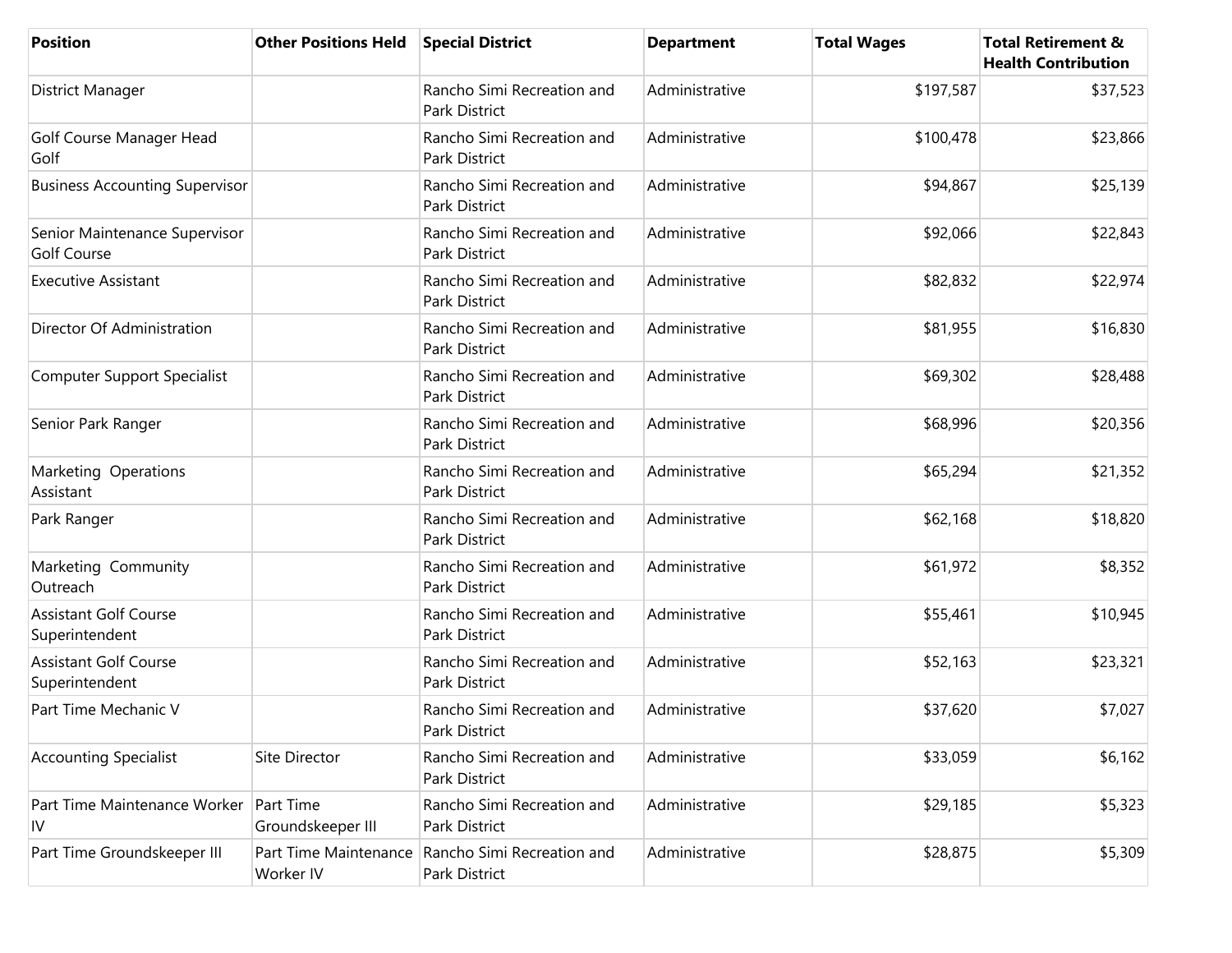| Part Time Maintenance Worker Part Time<br>Ш | Groundskeeper III                     | Rancho Simi Recreation and<br>Park District | Administrative | \$28,520 | \$5,189 |
|---------------------------------------------|---------------------------------------|---------------------------------------------|----------------|----------|---------|
| Part Time Mechanic III                      |                                       | Rancho Simi Recreation and<br>Park District | Administrative | \$27,446 | \$5,096 |
| Part Time Maintenance Worker                | <b>Part Time</b><br>Groundskeeper III | Rancho Simi Recreation and<br>Park District | Administrative | \$24,187 | \$4,460 |
| Golf Professional III                       |                                       | Rancho Simi Recreation and<br>Park District | Administrative | \$23,548 | \$4,328 |
| Part Time Maintenance Worker                | Part Time Building<br>Maintenance I   | Rancho Simi Recreation and<br>Park District | Administrative | \$20,890 | \$3,854 |
| Part Time Groundskeeper I                   | Part Time Maintenance<br>Worker I     | Rancho Simi Recreation and<br>Park District | Administrative | \$20,824 | \$3,814 |
| Part Time Maintenance Worker                | <b>Part Time</b><br>Groundskeeper I   | Rancho Simi Recreation and<br>Park District | Administrative | \$19,936 | \$0     |
| Administrative Assistant IV                 |                                       | Rancho Simi Recreation and<br>Park District | Administrative | \$16,561 | \$3,036 |
| Part Time Maintenance Worker                | <b>Part Time</b><br>Groundskeeper I   | Rancho Simi Recreation and<br>Park District | Administrative | \$16,517 | \$3,022 |
| Part Time Maintenance Worker                | Part Time<br>Groundskeeper I          | Rancho Simi Recreation and<br>Park District | Administrative | \$15,724 | \$0     |
| Part Time Maintenance Worker                |                                       | Rancho Simi Recreation and<br>Park District | Administrative | \$15,600 | \$2,861 |
| Accountant                                  |                                       | Rancho Simi Recreation and<br>Park District | Administrative | \$15,276 | \$3,954 |
| Part Time Maintenance Worker                | <b>Part Time</b><br>Groundskeeper I   | Rancho Simi Recreation and<br>Park District | Administrative | \$14,818 | \$2,727 |
| Part Time Maintenance Worker                | <b>Part Time</b><br>Groundskeeper III | Rancho Simi Recreation and<br>Park District | Administrative | \$14,220 | \$2,604 |
| Golf Shop Assistant II                      | Sports Official                       | Rancho Simi Recreation and<br>Park District | Administrative | \$13,183 | \$2,369 |
| Part Time Maintenance Worker                | <b>Part Time</b><br>Groundskeeper I   | Rancho Simi Recreation and<br>Park District | Administrative | \$12,216 | \$0     |
| Part Time Maintenance Worker<br>II          | Part Time<br>Groundskeeper II         | Rancho Simi Recreation and<br>Park District | Administrative | \$12,111 | \$2,190 |
| Golf Shop Assistant I                       |                                       | Rancho Simi Recreation and<br>Park District | Administrative | \$11,007 | \$585   |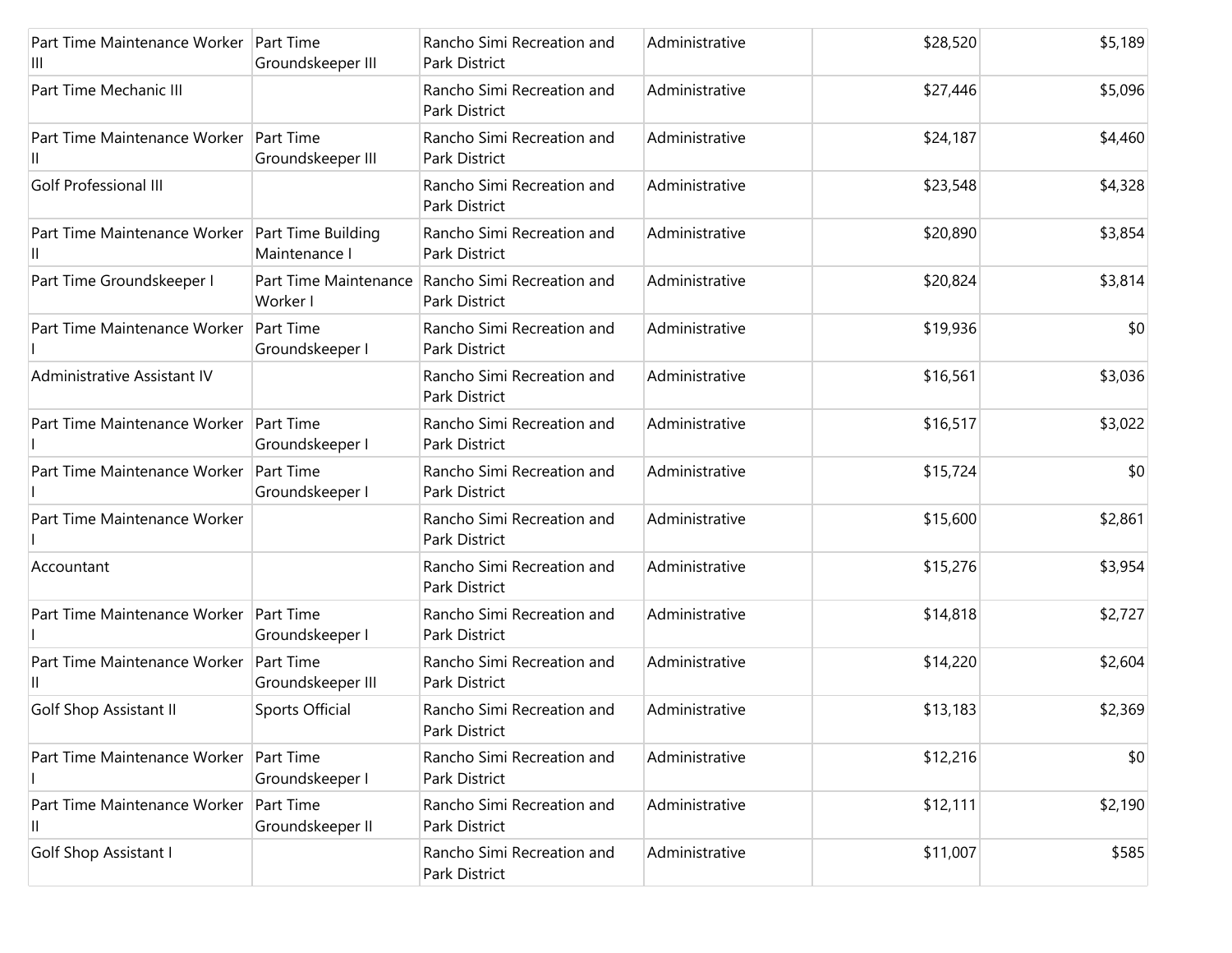| Golf Shop Assistant II         | <b>Starter Golf Course</b> | Rancho Simi Recreation and<br>Park District                       | Administrative | \$10,387 | \$1,860 |
|--------------------------------|----------------------------|-------------------------------------------------------------------|----------------|----------|---------|
| Golf Shop Assistant I          | <b>Starter Golf Course</b> | Rancho Simi Recreation and<br>Park District                       | Administrative | \$10,276 | \$1,230 |
| Part Time Maintenance Worker   |                            | Rancho Simi Recreation and<br>Park District                       | Administrative | \$10,249 | \$0     |
| <b>Golf Shop Assistant II</b>  | <b>Starter Golf Course</b> | Rancho Simi Recreation and<br>Park District                       | Administrative | \$10,171 | \$0     |
| Golf Range Assistant I         |                            | Rancho Simi Recreation and<br>Park District                       | Administrative | \$9,966  | \$663   |
| Golf Range Assistant I         |                            | Rancho Simi Recreation and<br>Park District                       | Administrative | \$8,958  | \$0     |
| Golf Shop Assistant I          |                            | Rancho Simi Recreation and<br>Park District                       | Administrative | \$8,564  | \$0     |
| Golf Professional II           |                            | Rancho Simi Recreation and<br>Park District                       | Administrative | \$8,482  | \$0     |
| Golf Range Assistant I         |                            | Rancho Simi Recreation and<br>Park District                       | Administrative | \$7,005  | \$0     |
| Golf Range Assistant I         |                            | Rancho Simi Recreation and<br>Park District                       | Administrative | \$6,794  | \$0     |
| Golf Range Assistant I         |                            | Rancho Simi Recreation and<br>Park District                       | Administrative | \$6,757  | \$0     |
| Golf Course Assistant Range    |                            | Rancho Simi Recreation and<br>Park District                       | Administrative | \$6,083  | \$0     |
| Golf Course Assistant Range    |                            | Rancho Simi Recreation and<br>Park District                       | Administrative | \$5,965  | \$0     |
| Part Time Groundskeeper I      | Worker I                   | Part Time Maintenance Rancho Simi Recreation and<br>Park District | Administrative | \$5,754  | \$0     |
| Golf Range Assistant I         |                            | Rancho Simi Recreation and<br>Park District                       | Administrative | \$5,399  | \$0     |
| <b>Board Of Director</b>       |                            | Rancho Simi Recreation and<br>Park District                       | Administrative | \$5,343  | \$254   |
| <b>Golf Course Assistant I</b> |                            | Rancho Simi Recreation and<br>Park District                       | Administrative | \$4,941  | \$0     |
| <b>Board Of Director</b>       |                            | Rancho Simi Recreation and<br>Park District                       | Administrative | \$4,800  | \$97    |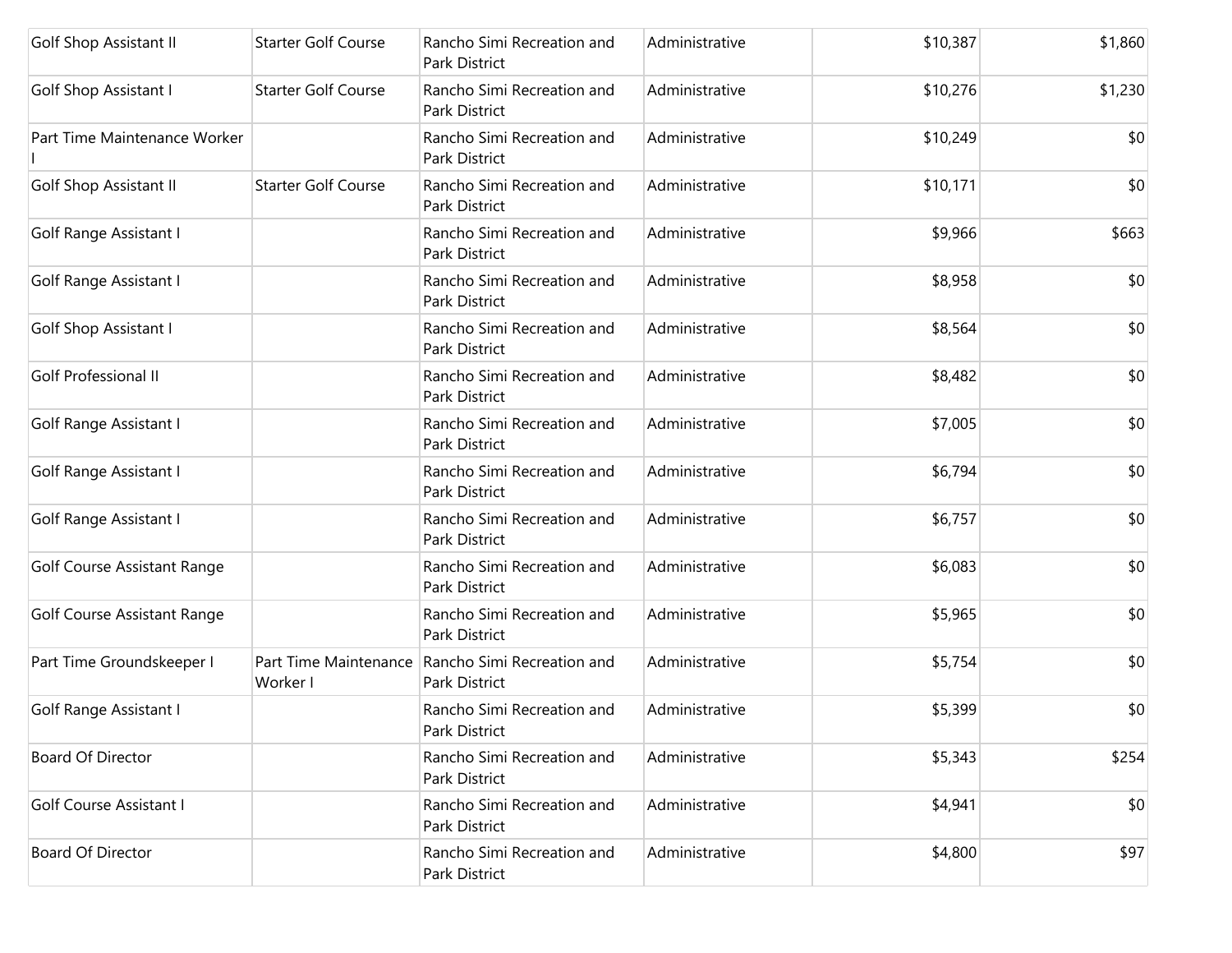| Part Time Groundskeeper I                   | Rancho Simi Recreation and<br>Park District        | Administrative | \$4,793 | \$0     |
|---------------------------------------------|----------------------------------------------------|----------------|---------|---------|
| <b>Starter Golf Course</b>                  | Rancho Simi Recreation and<br>Park District        | Administrative | \$4,694 | \$822   |
| <b>Board Of Director</b>                    | Rancho Simi Recreation and<br>Park District        | Administrative | \$4,621 | \$1,427 |
| Golf Course Assistant I                     | Rancho Simi Recreation and<br>Park District        | Administrative | \$4,236 | \$0     |
| Golf Course Assistant I                     | Rancho Simi Recreation and<br>Park District        | Administrative | \$4,196 | \$0     |
| <b>Golf Course Assistant</b><br>Maintenance | Rancho Simi Recreation and<br>Park District        | Administrative | \$4,127 | \$484   |
| Golf Course Assistant Shop                  | Rancho Simi Recreation and<br><b>Park District</b> | Administrative | \$4,093 | \$0     |
| <b>Board Of Director</b>                    | Rancho Simi Recreation and<br>Park District        | Administrative | \$3,901 | \$1,664 |
| <b>Golf Shop Assistant I</b>                | Rancho Simi Recreation and<br>Park District        | Administrative | \$3,826 | \$0     |
| Golf Course Assistant I                     | Rancho Simi Recreation and<br>Park District        | Administrative | \$3,637 | \$0     |
| <b>Golf Course Assistant Range</b>          | Rancho Simi Recreation and<br>Park District        | Administrative | \$3,260 | \$0     |
| Golf Course Assistant Shop                  | Rancho Simi Recreation and<br>Park District        | Administrative | \$3,106 | \$0     |
| Golf Range Assistant I                      | Rancho Simi Recreation and<br>Park District        | Administrative | \$2,902 | \$0     |
| Part Time Groundskeeper I                   | Rancho Simi Recreation and<br>Park District        | Administrative | \$2,814 | \$0     |
| <b>Board Of Director</b>                    | Rancho Simi Recreation and<br>Park District        | Administrative | \$2,769 | \$6,895 |
| Golf Range Assistant I                      | Rancho Simi Recreation and<br>Park District        | Administrative | \$2,678 | \$0     |
| Golf Shop Assistant I                       | Rancho Simi Recreation and<br>Park District        | Administrative | \$2,652 | \$0     |
| <b>Golf Shop Assistant II</b>               | Rancho Simi Recreation and<br>Park District        | Administrative | \$2,547 | \$423   |